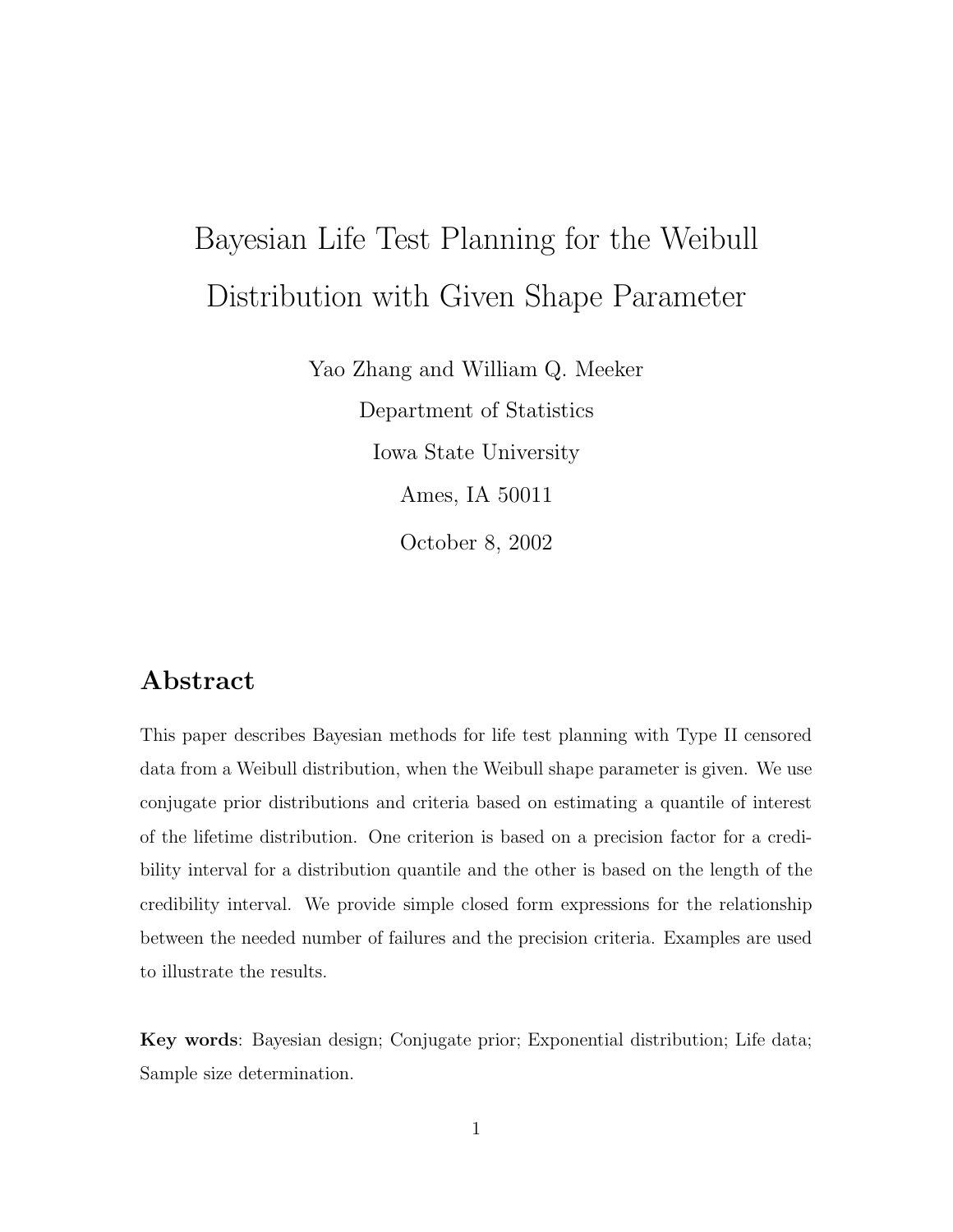### **1 Introduction**

#### **1.1 Problem**

Life testing is an important method for evaluating component reliability. In applications, a sample of units is tested under particular conditions to estimate the lifetime properties of the component at these conditions. Because of the often high reliability of the tested components and time/cost constraints of the experiment, life tests are usually terminated after a specific amount of time elapses (time or Type I censoring) or after a specific number of failures have been observed (failure or Type II censoring). Careful planning for how many units are to be tested and the length of the experiment (for Type II censoring, how many failures are to be observed) is important to obtain the maximum possible information with the minimum cost possible, on the average.

Often the purpose of a life test is to estimate a specific quantile of the lifetime distribution, for instance, the 0.10 quantile. A life test can then be planned according to the needed estimation precision for this quantile. The Weibull and lognormal distributions are appropriate to describe the variation in the lifetimes of many different types of components. In the traditional approach to the test planning problem, the goal is to estimate unknown fixed parameters and "planning values" of the distribution parameters are used for planning purposes (cf. Chapter 10 of Meeker and Escobar 1998). The Bayesian approach arises naturally when information is available a priori for planning *and* estimation. This happens frequently in practical situations when there is available engineering or physical knowledge, or previous experience with similar components having the same failure mechanisms. Careful planning with relevant prior information can reduce needed experimental resources. For log-locationscale distributions such as the Weibull and lognormal distributions, Bayesian methods usually yield no closed forms for inferences on the planning criteria, partly because of the censoring. Numerical methods must be applied instead. For the Weibull distribution with a given shape parameter, however, closed forms exist if standard conjugate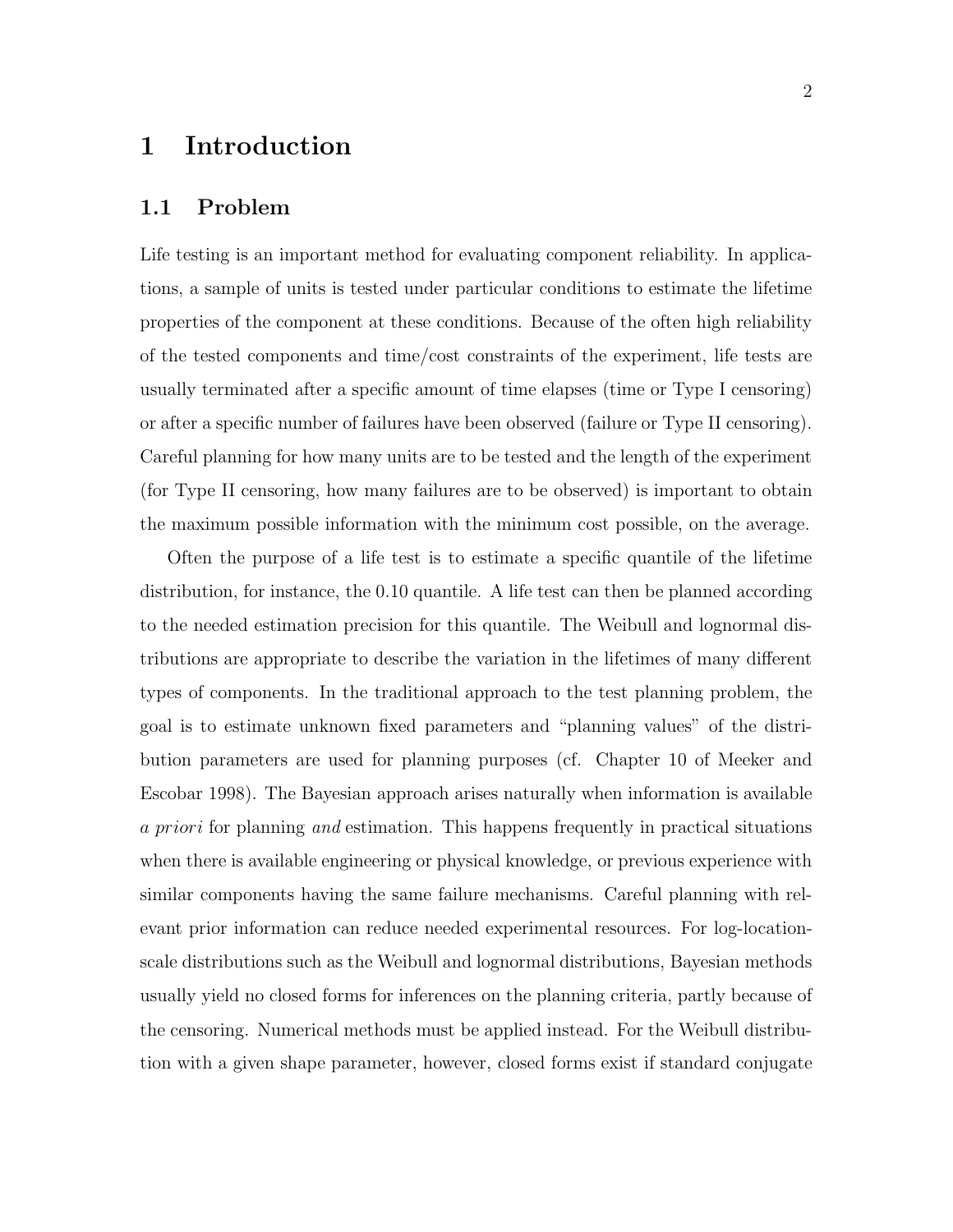prior distributions are used. The given shape parameter Weibull cases are important in certain practical applications. Section 2.3 of Nordman and Meeker (2002) describe several applications where it is appropriate to use a given shape parameter. For example, the exponential Raleigh distributions are special cases when the Weibull shape parameter is given as one and two, respectively. Also, the planning solutions for these special cases provide useful insight into the more complicated planning problem where the Weibull shape parameter is unknown. In this paper, we describe the Bayesian approach of life test planning for the Weibull distribution with given shape parameter, and provide the closed forms for the planning criteria. Planning solutions are illustrated with numerical examples.

#### **1.2 Overview**

The remainder of this paper is organized as follows.

- Section 2 reviews previously published related work.
- Section 3 describes the Bayesian planning problem for the Weibull distribution with a given shape parameter, with a conjugate prior formulation.
- Section 4 presents numerical examples that illustrate the Bayesian planning solutions and comparisons with results from the non-Bayesian approach.
- Section 5 gives some concluding remarks and describes areas for future research.

## **2 Related Work**

Numerous results for life test planning are available in the statistical and engineering literature. Many non-Bayesian approaches have been developed for different life testing considerations. Gupta (1962), Grubbs (1973), and Narula and Li (1975) describe sample size determination methods for controlling error probabilities in hypothesis testing of life distribution parameters and functions of distribution parameters.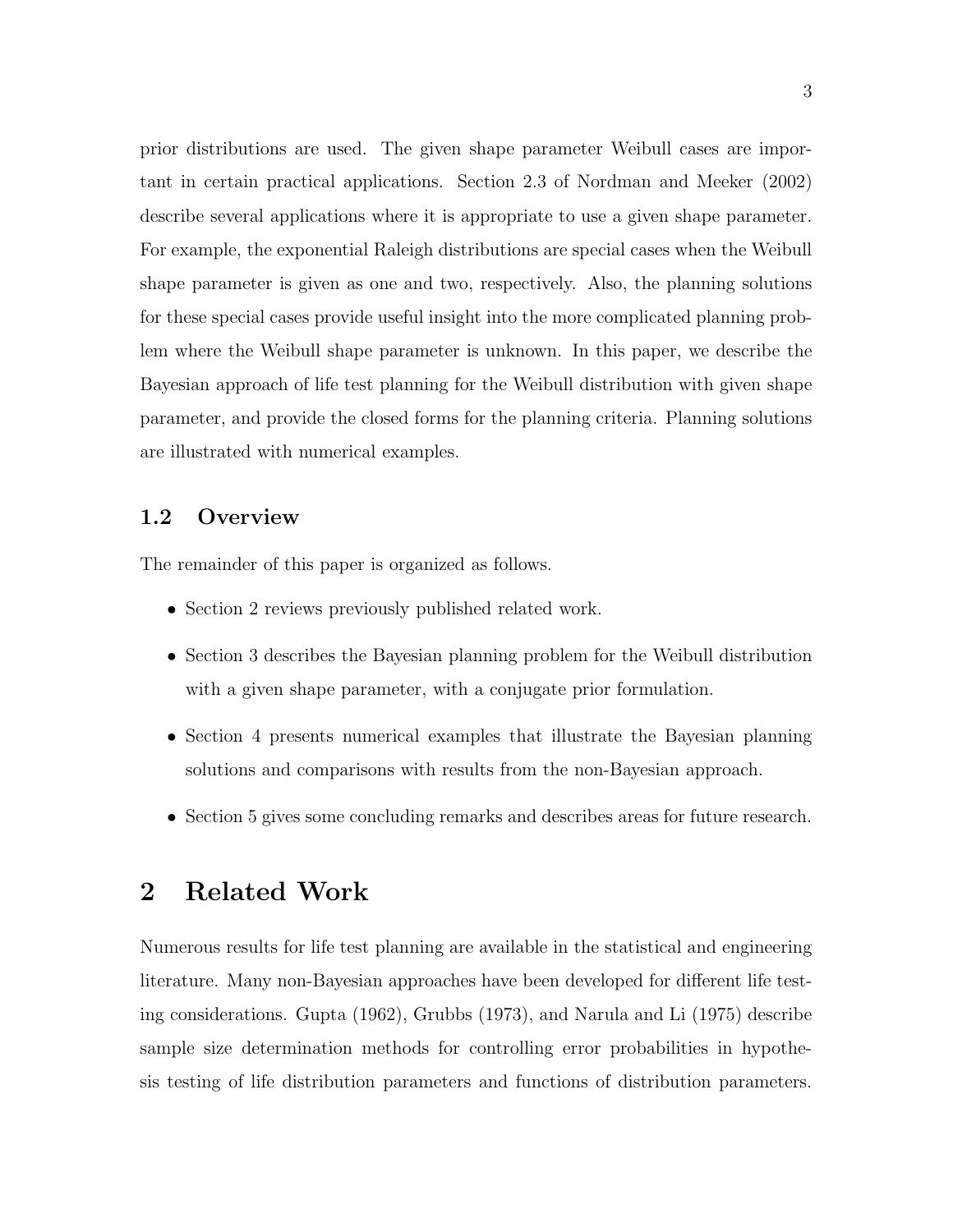Meeker and Nelson (1976) describe the asymptotic theory and application for planning a life test to estimate a Weibull quantile with a specified precision. Meeker and Nelson (1977) also present general theory and application for approximate sample size determination in life test planning when other functions of Weibull parameters are to be estimated. Danziger (1970) describes life test planning for estimating the hazard rate of a Weibull distribution with a given shape parameter. Meeker, Escobar, and Hill (1992) present asymptotic theory and methods for planning a life test to estimate a Weibull hazard function, when all parameters are unknown .

Using prior information and Bayesian techniques in life test planning has also been explored in previous work. Thyregod (1975) develops an approximate method using Type II censoring with an exponential life distribution. His method uses a cost-based utility function and a Taylor expansion around the estimated mean to incorporate prior information. Zaher, Ismail, and Bahaa (1996) present Bayesian life test planning methods for the Weibull distribution with a known shape parameter under Type I censoring, using a criterion based on expected gain of Shannon information. The paper uses approximations and numerical solutions to obtain test plans.

More recently, there has been a series papers describing Bayesian theories, methods, and discussions of the general sample size determination problem. For example, Joseph, Wolfson and Berger (1995a,b) provide three Bayes criteria based on highest posterior density (HPD) intervals for the sample size determination problem and illustrate the calculations for binomial proportions. These Bayesian approaches are based on the precision of interval estimation for a particular quantity of interest. Lindley (1997) provides a fully Bayesian treatment for the sample size problem based on a utility function, and compares the method with other Bayes criteria based on interval estimation precision, in particular, with the average length criterion (ALC) proposed by Joseph, Wolfson and Berger (1995a,b). Pham-Gia (1997) makes more comparisons between these two kinds of criteria, outlying the differences and similarities, and making an effort to better match them by using a utility function for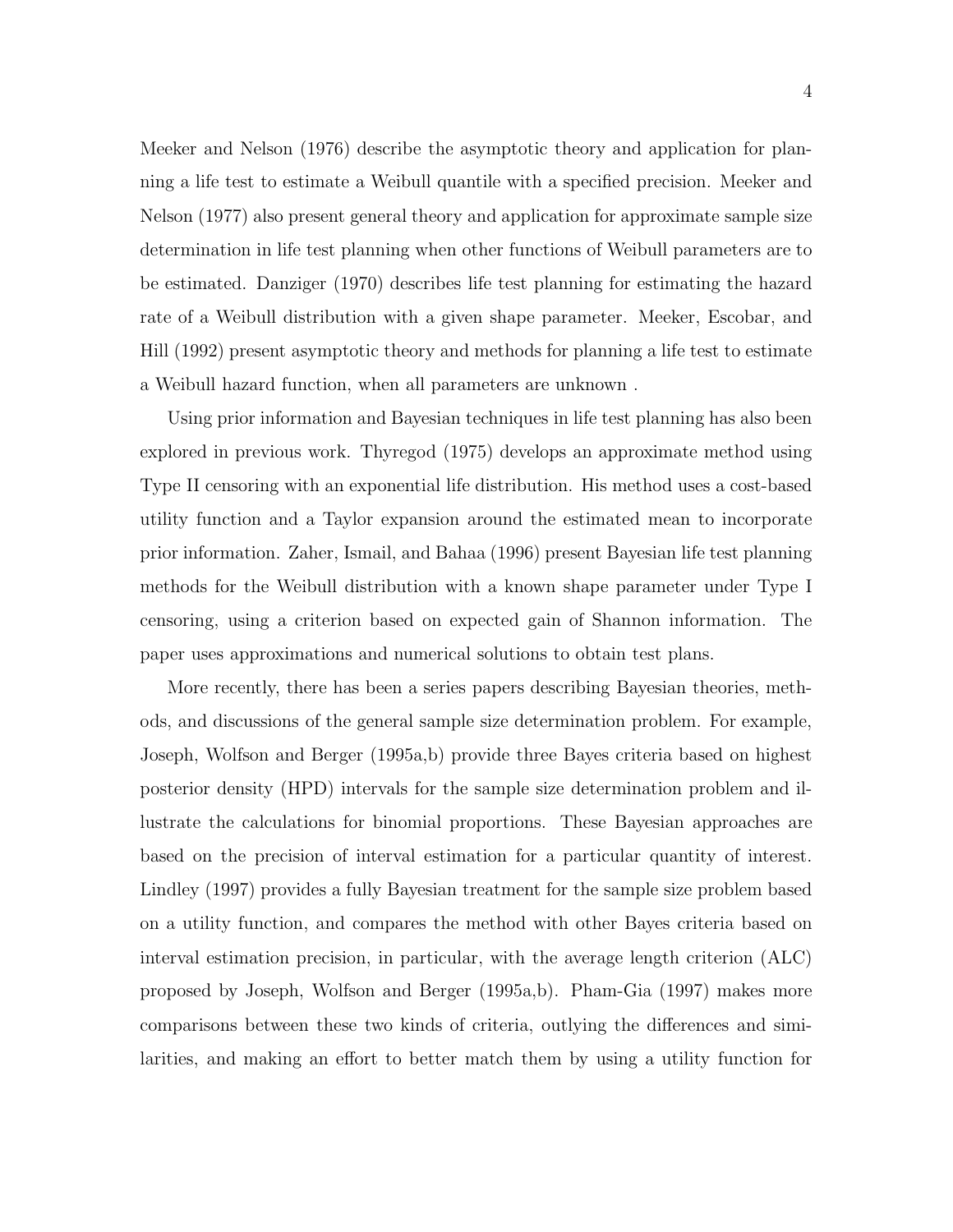the ALC criterion. Joseph and Wolfson (1997) discuss the advantages and disadvantages of using these two kinds of criteria with an emphasis on the practical aspects. Bernardo (1997) illustrates the decision-theoretic Bayesian approach suggested by Lindley (1997) in the particular case where inference is seen as a decision problem with an action space consisting of the class of possible distributions of the relevant quantity and the utility function being a logarithmic score. Adcock (1997) argues that it is not always necessary to use the utility function in a Bayesian approach and, by example, shows, for some cases, the equivalence of the utility function and the average length Bayesian procedures.

## **3 Planning Problem**

#### **3.1 Model and Bayes Estimation**

Suppose that the lifetimes of the units being tested have a Weibull $(\eta, \beta)$  distribution with pdf

$$
f(t|\eta,\beta) = \frac{\beta}{\eta} \left(\frac{t}{\eta}\right)^{\beta-1} \exp\left[-\left(\frac{t}{\eta}\right)^{\beta}\right],
$$

where  $\eta$  is the unknown scale parameter and  $\beta$  is the given shape parameter. Here we consider the life test planning problem when the test is Type II censored with sample size *n* and fixed number of failures  $r$ . The likelihood is

$$
L(\beta, \eta; \mathbf{t}) = \frac{\beta^r}{\eta^r} \left( \frac{\prod_1^r t_{(i)}}{\eta^r} \right)^{\beta - 1} \exp \left[ -\frac{TTT_\beta}{\eta^\beta} \right],
$$

where  $t_{(i)}$  is the *i*<sup>th</sup> ordered lifetime and

$$
TTT_{\beta} = \sum_{i=1}^{n} t_i^{\beta} = \sum_{i=1}^{r} t_{(i)}^{\beta} + (n-r)t_{(r)}^{\beta}
$$

is the "total transformed time on test" on the  $\beta$ -power scale.

Assume also that prior information on the scale parameter of the lifetime distribution is available. Let  $\theta = \eta^{\beta}$  denote the transformed scale parameter of the lifetime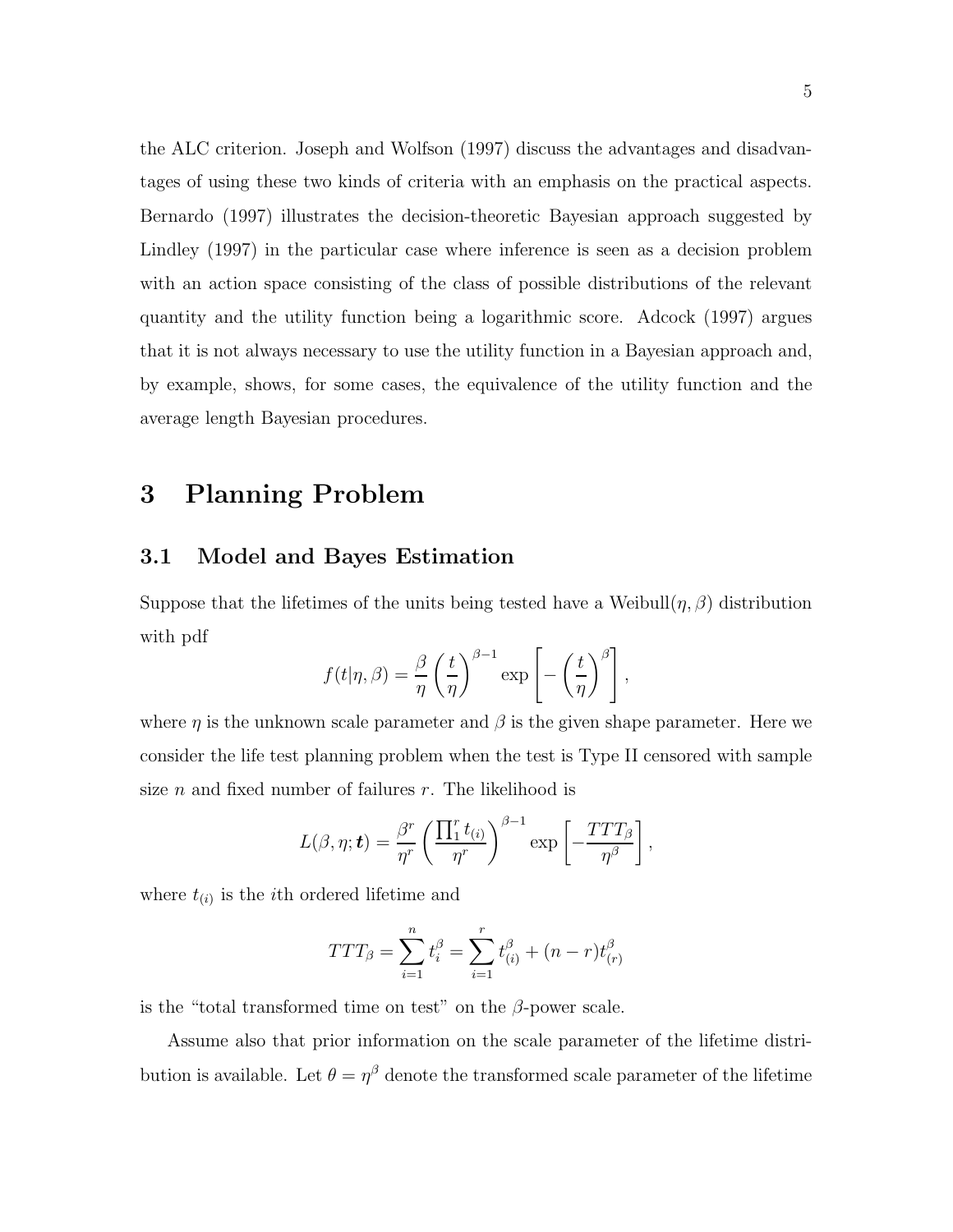model on the β-power scale. An inverted gamma distribution  $\text{IG}(a, b)$  for  $\theta$  provides a flexible conjugate prior representation for the prior information, and the prior density is

$$
\omega(\theta|a,b) = \frac{b^a}{\Gamma(a)\theta^{a+1}} \exp\left(-\frac{b}{\theta}\right),\tag{1}
$$

where the hyperparameters  $a > 0$  and  $b > 0$  are given. In practical applications with informative prior information on the Weibull scale parameter  $\eta = \theta^{1/\beta}$ , the prior variance is usually finite, which implies  $a > 2/\beta$ . In any case, the posterior distribution of  $\theta$  is

$$
f(\theta | \mathbf{t}, \beta, a, b) = \frac{\omega(\theta | a, b) \times L(\beta, \theta^{1/\beta}; \mathbf{t})}{\int \omega(\theta | a, b) \times L(\beta, \theta^{1/\beta}; \mathbf{t}) d(\theta)} \sim \text{IG}(a + r, TTT_{\beta} + b), \tag{2}
$$

which is also an inverted gamma distribution. When  $a+r > 2$ , the posterior variance is finite. This means that with a sufficient number of failures  $(r)$  the experiment will provide a posterior with finite variance, even in cases where prior variance does not exist (i.e.,  $a \leq 2/\beta$ ). Bayes estimation of any function of the unknown parameter  $\theta$ can be based on this posterior distribution of  $\theta$ .

#### **3.2 Planning Based on Precision of a Quantile**

A commonly used reliability metric is the  $p$  quantile of the lifetime distribution,

$$
t_p = \left[-\theta \log(1-p)\right]^{1/\beta}.\tag{3}
$$

We propose two ways of planning by considering the precision when using Bayes estimation of  $t_p$ .

## **3.2.1 Criterion based on a large sample approximate posterior precision factor (LSAPPF)**

When using a large sample approximation (e.g., in more complicated problems for which closed-form solutions are not available), quantification of precision for estimat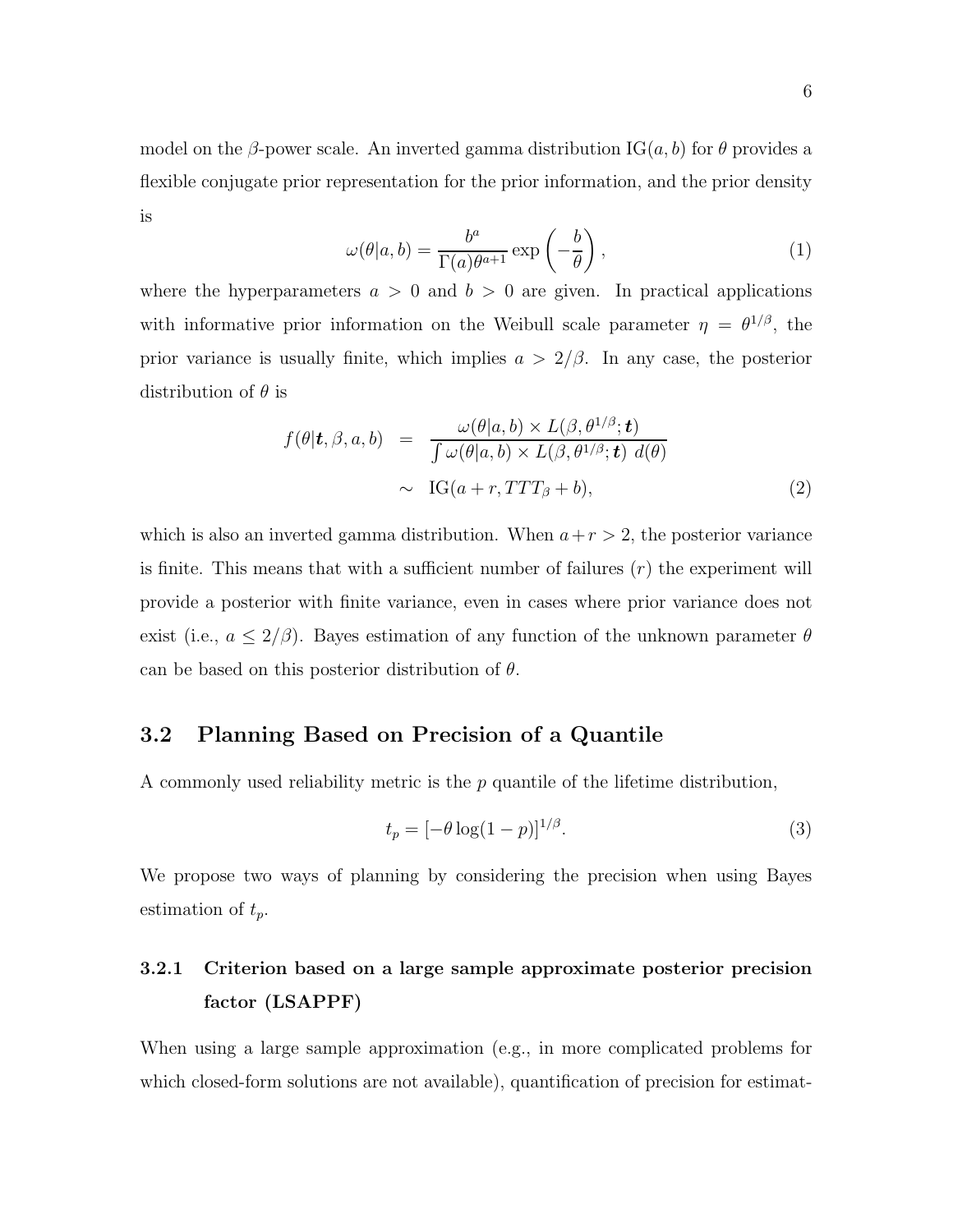ing a positive quantity like  $t_p$  is often performed in the log scale. In large samples, the posterior credibility interval for  $t_p$  can be expressed, approximately, as  $[\hat{t}_p/R, \quad \hat{t}_p \times R]$ , where  $\widehat{t}_p$  is the Bayes estimate of  $t_p$  and R is a posterior credibility interval precision factor

$$
R = \exp\left[z_{1-\alpha/2}\sqrt{\text{Var}_{Posterior}(\log t_p)}\right],\tag{4}
$$

and  $z_{1-\alpha/2}$  is the  $1-\alpha/2$  quantile of standard normal distribution. Here R serves as a metric for estimation precision. From the posterior distribution of  $\theta$  in (2),

$$
\begin{aligned}\n\text{Var}_{Posterior}(\log t_p) &= \frac{1}{\beta^2} \text{Var}_{Posterior}(\log \theta) \\
&= \frac{1}{\beta^2} \text{Var}_{Posterior} \left[ \log \left( \frac{\theta}{TTT_\beta + b} \right) \right] \\
&= \frac{1}{\beta^2} \psi'(a+r),\n\end{aligned} \tag{5}
$$

where  $\psi'(z) = d\psi(z)/dz$  is the polygamma function,  $\psi(z) = \Gamma'(z)/\Gamma(z)$  is the digamma function, and  $\Gamma(z)$  is the gamma function. The justification of the last step in (5) is given in the Appendix. Combining (4) and (5) gives

$$
R = \left[ \exp\left( z_{1-\alpha/2} \sqrt{\psi'(a+r)} \right) \right]^{1/\beta} . \tag{6}
$$

Note that R depends only on  $\alpha$ , r,  $\beta$  and the hyperparameter a but not on the data. Thus R can be used as a criterion for test planning. Because it is the number of failures r rather than the sample size n that affects the precision of estimation of  $t_p$ , the number of failures can be chosen before the experiment to control the precision of estimation of the  $p$  quantile in terms of  $R$ , as a function of the given prior information. The sample size  $n$  can be chosen based upon time and cost availability considerations (with the constraint  $r \leq n$ ), where the expected test length will be shorter for larger n. Also note that  $R$  does not depend on the value of  $p$ , so that the planning solution is the same for all quantiles of the lifetime distribution.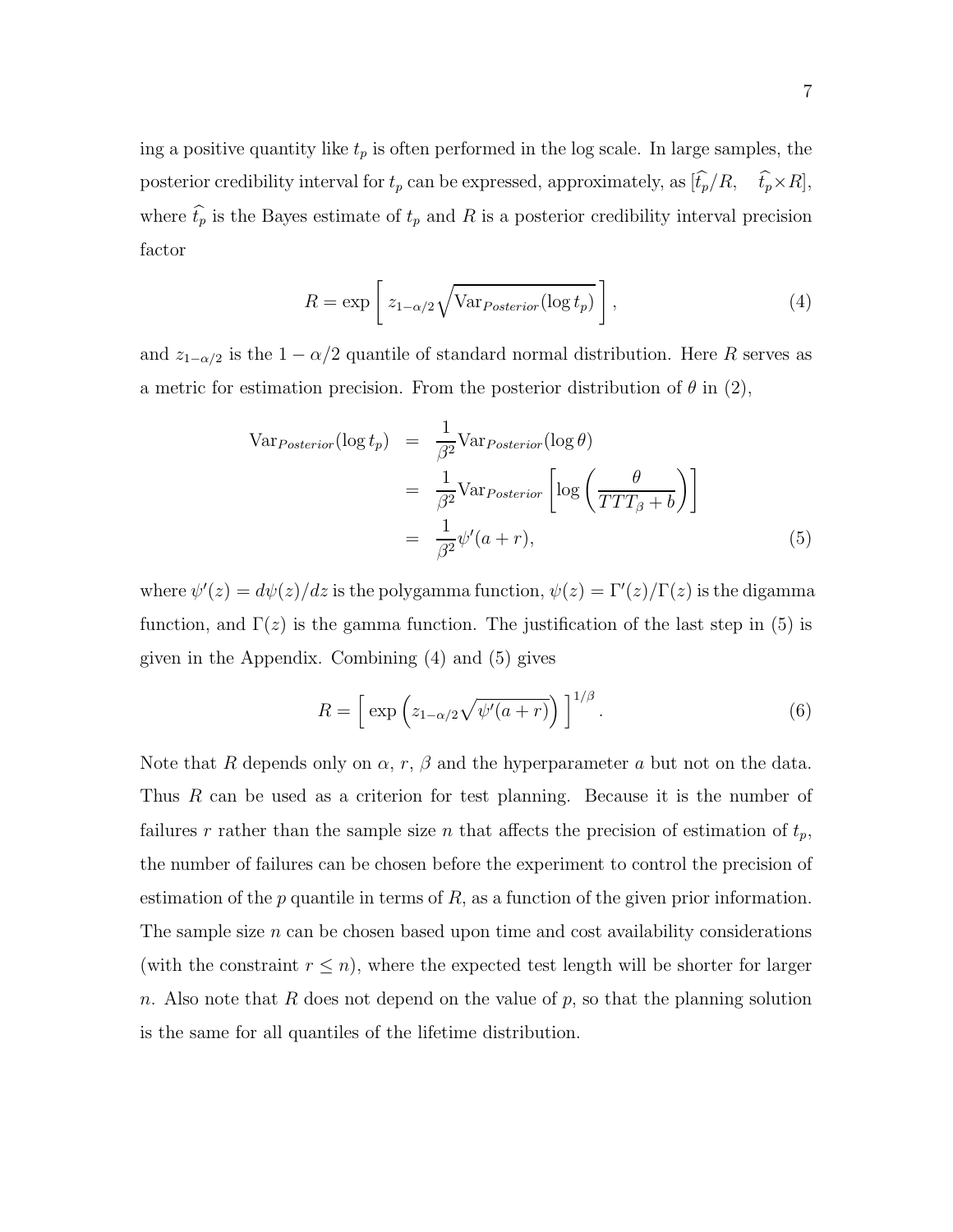## **3.2.2 Criterion based on an exact relative posterior credibility interval length (ERPCIL)**

A Bayes credibility interval for  $t_p$  that does not depend on the large sample normal approximation can be constructed directly from the posterior distribution. Let  $L_{\alpha}(t_p|\mathbf{t})$  denote the length of the 100(1 –  $\alpha$ )% credibility interval from the posterior distribution of  $t_p$ . Then using the posterior distribution of  $\theta$  in (2),

$$
L_{\alpha}(t_p|\mathbf{t}) = [-\log(1-p)]^{1/\beta} L_{\alpha}(\theta^{1/\beta}|\mathbf{t})
$$
  
= 
$$
[-\log(1-p)]^{1/\beta} \left[\Delta \frac{1}{q_{gamma}^{1/\beta}(\alpha/2; a+r)}\right] (TTT_{\beta} + b)^{1/\beta}, \qquad (7)
$$

where

$$
\Delta \frac{1}{q_{gamma}^{1/\beta}(\alpha/2; a+r)} = \frac{1}{q_{gamma}^{1/\beta}(\alpha/2; a+r)} - \frac{1}{q_{gamma}^{1/\beta}(\alpha/2; a+r)},
$$

and  $q_{gamma}(\alpha/2; a + r)$  is the  $\alpha/2$  quantile of gamma probability distribution with shape parameter  $(a + r)$  and unit scale parameter. This exact posterior credibility interval length depends on the data through  $TTT_{\beta}$ , the value of p, and both prior hyperparameters a and b. Estimation precision of a positive quantity like  $t_p$  is more reasonably specified relative to the value of  $t_p$  to be estimated. Such a relative precision metric is

$$
\frac{L_{\alpha}(t_p|\mathbf{t})}{\mathrm{E}(t_p|\mathbf{t})} = \frac{\Gamma(a+r)}{\Gamma(a+r-\frac{1}{\beta})} \left[ \Delta \frac{1}{q_{gamma}^{1/\beta}(\alpha/2; a+r)} \right],\tag{8}
$$

where  $E(t_p|t)$  is evaluated relative to the posterior distribution of  $\theta$  (2), based on the relationship (3) between  $t_p$  and  $\theta$ . Because the metric in (8) does not depend on the data, it can be used as a planning criterion. Planning solutions can be obtained according to the value of this criterion specified by the experimenter. Similar to the LSAPPF criterion in  $(6)$ , this criterion depends on the number of failures r, rather than the sample size n. Also, the planning solution does not depend on  $p$ , the particular quantile.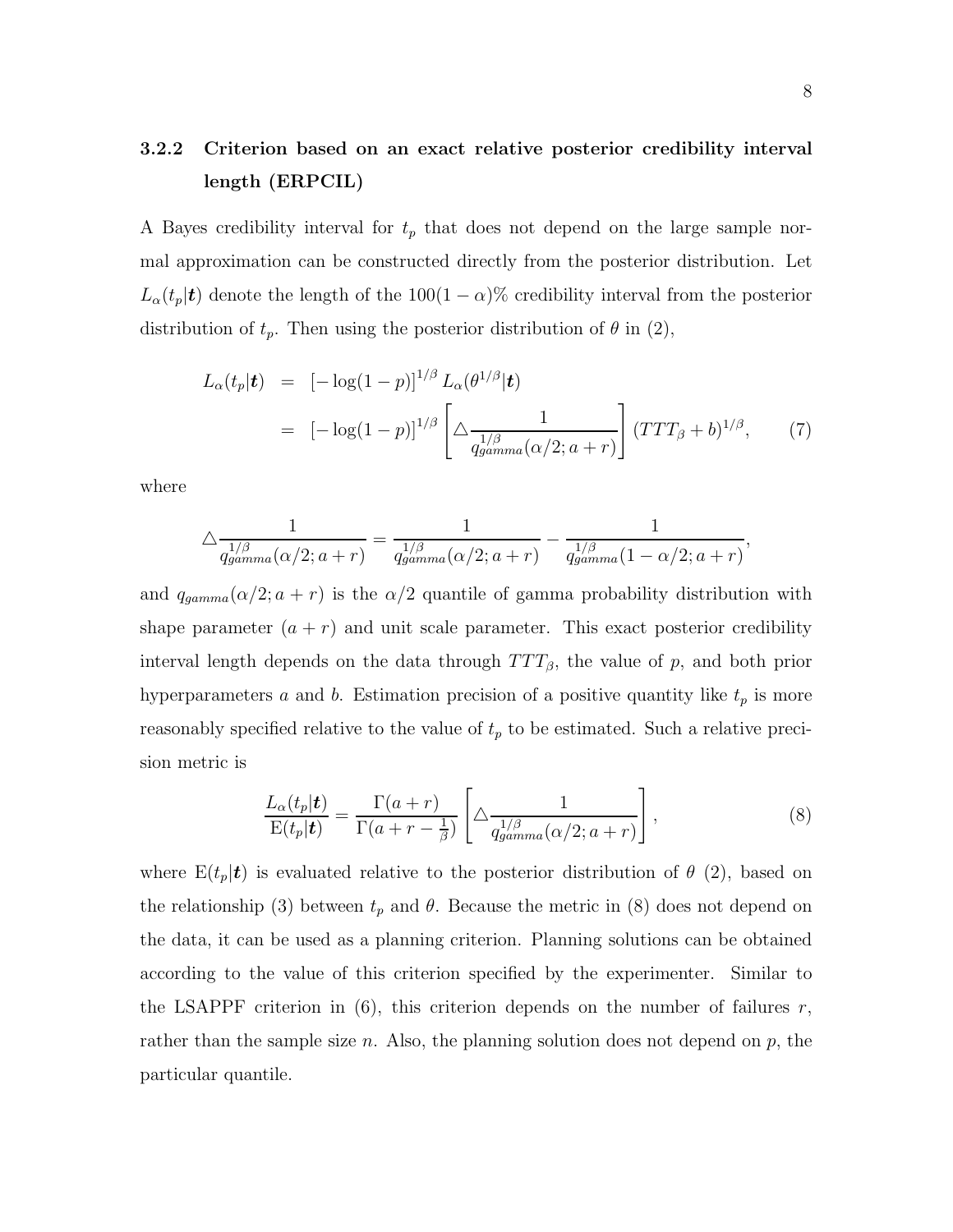The exponential distribution, as the special case of the Weibull distribution with given shape parameter  $\beta = 1$ , has the following particular forms of the criteria in (6) and in (8).

• The LSAPPF criterion:

$$
R = \exp\left(z_{1-\alpha/2}\sqrt{\psi'(a+r)}\right). \tag{9}
$$

• The ERPCIL criterion:

$$
\frac{L_{\alpha}(t_p|\mathbf{t})}{\mathrm{E}(t_p|\mathbf{t})} = (a+r-1) \left[ \Delta \frac{1}{q_{gamma}(\alpha/2; a+r)} \right],\tag{10}
$$

where

$$
\Delta \frac{1}{q_{gamma}(\alpha/2; a+r)} = \frac{1}{q_{gamma}(\alpha/2; a+r)} - \frac{1}{q_{gamma}(\alpha-1-\alpha/2; a+r)}.
$$

## **4 Numerical Examples**

This section uses numerical examples to illustrate the life test planning procedures obtained in the previous section. We also illustrate the correspondence of the Bayes test plans when prior information is vague to test plans from a non-Bayesian approach.

#### **4.1 Setup**

Suppose that an experimenter is interested in estimating a quantile of the lifetime distribution of a specific component, and that the estimation precision is to be based on a 95% credibility level ( $\alpha = 0.05$ ). Assume that the lifetimes of the component have a Weibull distribution, and the shape parameter  $\beta$  of the distribution is given, but that the scale parameter  $\eta$  is unknown. In addition, assume that prior information on the scale parameter  $\eta$  is available before the experiment, specified in terms of a prior distribution with mean  $\mu_{\eta}$  and standard deviation  $sd_{\eta}$ . With the inverted gamma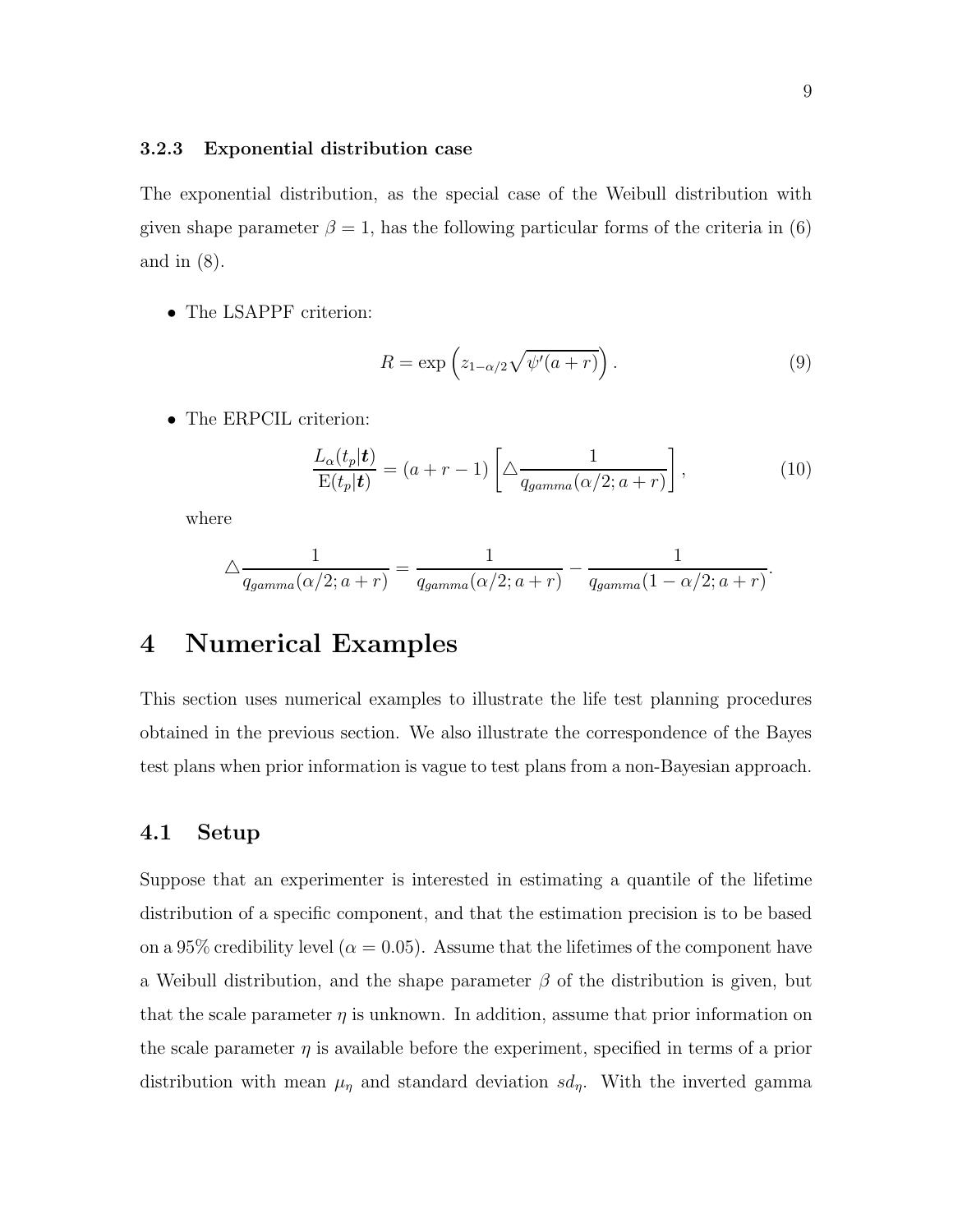conjugate prior specification of  $\theta = \eta^{\beta}$  in (1), the relationships between the prior hyperparameters  $(a, b)$  and  $\mu_{\eta}$  and  $sd_{\eta}$  are

$$
cv_{\eta} = \frac{sd_{\eta}}{\mu_{\eta}} = \sqrt{\frac{\Gamma(a - \frac{2}{\beta})\Gamma(a)}{[\Gamma(a - \frac{1}{\beta})]^2} - 1}
$$
(11)

$$
\mu_{\eta} = b^{1/\beta} \frac{\Gamma(a - \frac{1}{\beta})}{\Gamma(a)}, \tag{12}
$$

where  $cv_{\eta} = sd_{\eta}/\mu_{\eta}$  is the coefficient of variation (CV) of the prior distribution for η. Note that the prior hyperparameter a is a function of the prior  $cv_{\eta}$  (and the given Weibull shape parameter  $\beta$ ) only. In general, only numerical solutions of a and b can be found, but for the exponential distribution ( $\beta = 1$ ), these relationships reduce to

$$
a = cv_{\eta}^{-2} + 2
$$
  
\n
$$
b = \frac{1}{\mu_{\eta}(cv_{\eta}^{-2} + 1)}.
$$
\n(13)

For the Weibull distribution, Table 1 gives values of  $(a, b)$  for some combinations of  $\beta$ and  $cv_{\eta}$ , when  $\mu_{\eta} = 1$ . Life test planning procedures presented in the previous section will be illustrated under these numerical conditions.

|          | $\beta = 0.5$ |        | $\beta=1$ |                | $\beta = 2$ |        | $\beta = 5$ |        |  |
|----------|---------------|--------|-----------|----------------|-------------|--------|-------------|--------|--|
| $cv_n$   | a             | b      | a         | $\mathbf b$    | a.          | b      | a.          | b      |  |
| 0.1      | 404.47        | 402.97 | 102       | 101            | 26.123      | 25.374 | 4.7011      | 4.1108 |  |
| 0.2      | 104.49        | 102.99 | 27        | 26             | 7.3676      | 6.6223 | 1.6532      | 1.0875 |  |
| 0.5      | 20.458        | 18.952 | 6         | 5              | 2.0876      | 1.3595 | 0.6865      | 0.2002 |  |
| 1.0      | 8.3723        | 6.8541 | 3         | $\mathcal{D}$  | 1.2945      | 0.5891 | 0.4898      | 0.0674 |  |
| $\infty$ | 4             | 2.4495 | 2         | $\overline{1}$ |             | 0.3183 | (0.4)       | 0.0263 |  |

Table 1: Values of prior hyperparameters  $(a, b)$  when  $\mu_{\eta} = 1$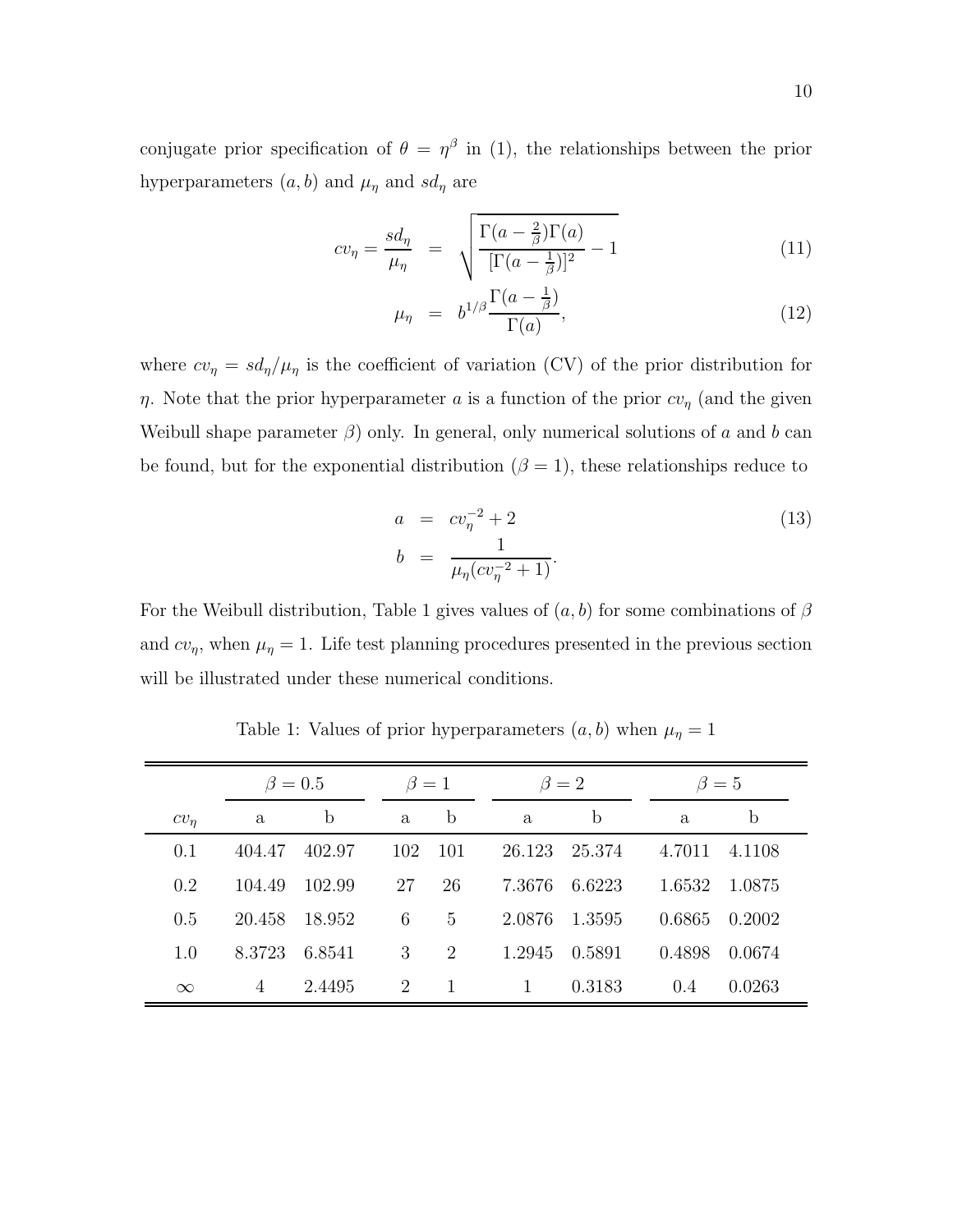#### **4.2 Planning with the LSAPPF Criterion**

If the precision for estimation of  $t_p$  is considered in terms of the precision factor R, the LSAPPF criterion in (6) can be used for the planning. Note that this criterion is not a function of the prior hyperparameter  $b$ , implying that the planning solution from this criterion is uniformly valid for any prior mean of  $\eta$ , as long as the prior hyperparameter a (or equivalently  $cv_{\eta}$ ) is specified [cf. (11) and (12)]. As previously mentioned, neither does this criterion depend on the value of  $p$  of the quantile of interest. Figure 1 gives the number of failures  $r$  as a function of the LSAPPF criterion value, for the different combinations of  $cv_{\eta}$  and  $\beta$  provided in Table 1.

Figure 1 shows that, for any given shape parameter, the necessary experimental resources (number of failures  $r$ ) increases, as expected, with larger required estimation precision. This increase in the necessary resources grows substantially when high estimation precision is required. On the other hand, needed experimental resources decreases with increasing prior information (decreasing prior CV). This is especially true when the prior CV on the scale parameter is small (e.g.,  $cv_{\eta} < 1$ ). When the prior CV for the scale parameter is already large  $(cv_n > 1)$ , further reduction in the amount of prior information results in only small increases in the number of failures  $r$  required and the increase is only noticeable for large values of R. This can be explained intuitively by noting that prior information can be interpreted as prior "pseudosamples," and the prior CV is inversely proportional to the prior "pseudo-sample" size  $cf.$  expression (13) and the correspondence between the prior hyperparameter  $a$ and number of failures r in criterion (6). When the prior  $cv_{\eta}$  is greater than 1, the prior "pseudo-sample-size" falls to a small number and a large amount of change in specified precision implies only a small amount of change in required sample size. The information from the current experiment dominates, unless the current sample size is also small and little estimation precision is required. When the prior  $cv<sub>\eta</sub>$  decreases to a certain point, a substantially increased amount of prior "pseudo-data" is implied, and the needed experimental resources can therefore be reduced significantly.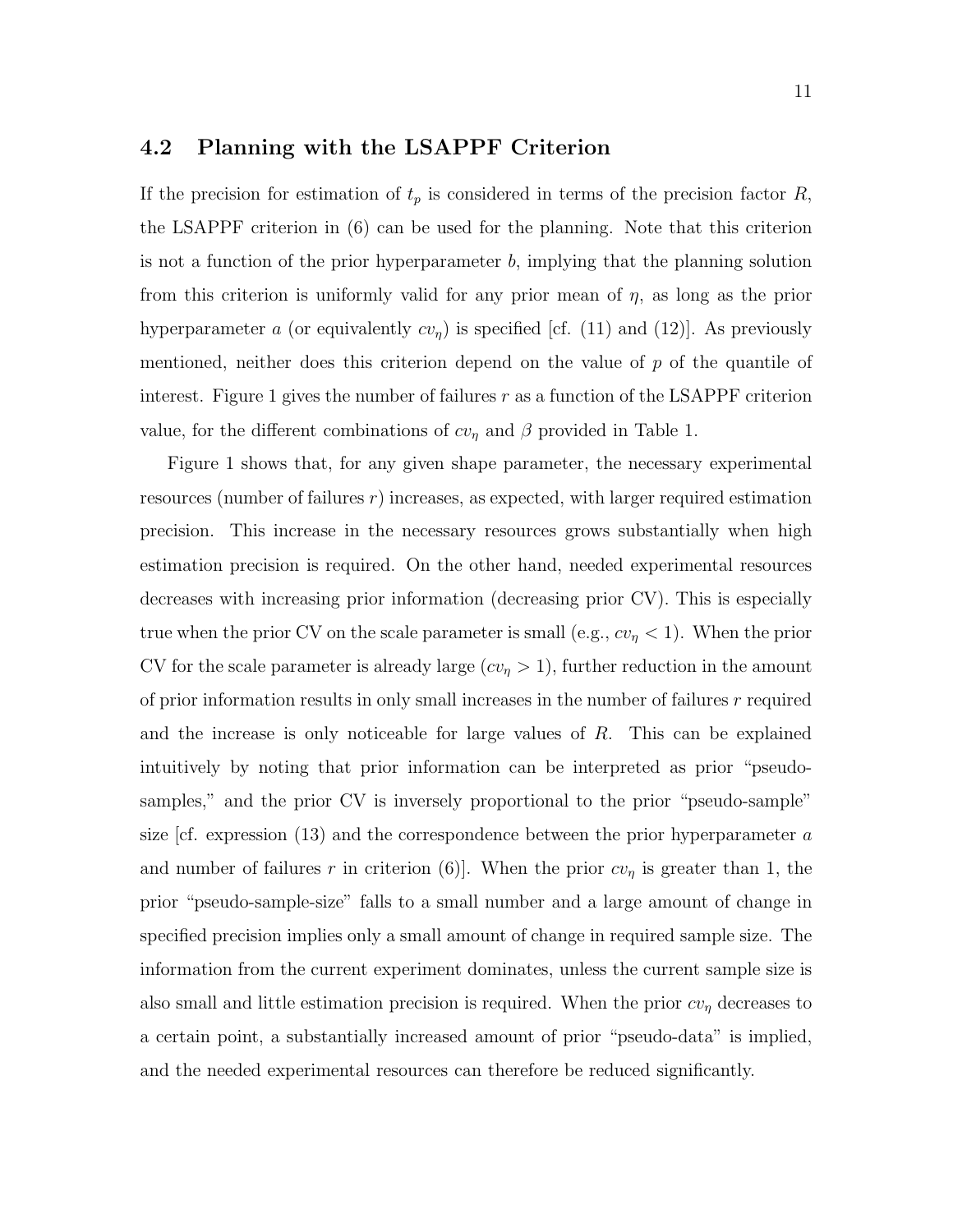

Figure 1: Needed number of failures as a function of LSAPPF for  $t_p$ , when the Weibull shape parameter  $\beta$  is given and  $\alpha = 0.05$ .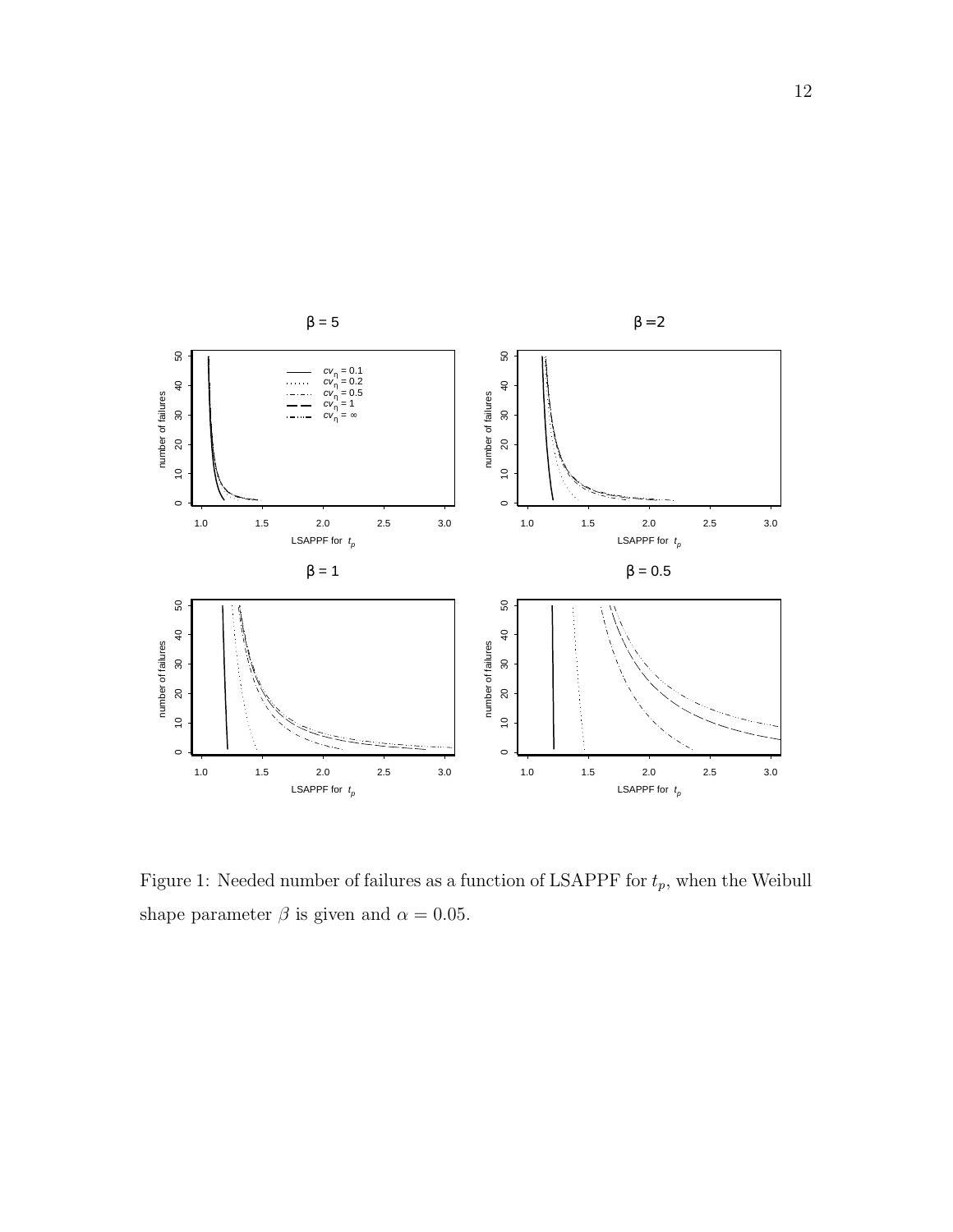Figure 1 also shows the effect of different given values of the Weibull shape parameter  $\beta$ . For a certain specified precision R, small values of  $\beta$  require more experimental resources. This is because Weibull distributions with smaller values of  $\beta$  have more relative variability. Note that the effect of prior information is larger when  $\beta$  is small. Thus, as one might expect, prior information plays a more important role when the variation in failure times is large.

Figure 1 gives test plan solutions for the LSAPPF criterion. For instance, for the exponential distribution ( $\beta = 1$ ), if R is required to be 1.5, then  $r = 22$  for prior  $cv_{\eta} = \infty$  (no prior information),  $r = 21$  for prior  $cv_{\eta} = 1$ , and  $r = 18$  for prior  $cv_{\eta} = 0.5$ . For the Weibull distribution with  $\beta = 2$ , the needed numbers of failures decrease to 5, 5, and 4 respectively, while they increase to 90, 86, and 74, respectively, for the Weibull distribution with  $\beta = 0.5$ . These numerical solutions are summarized in Table 2.

#### **4.3 Planning with the ERPCIL Criterion**

The ERPCIL criterion in (8) is a relative precision criterion, and it also does not depend on  $p$  or the prior mean. Figure 2 shows the relationship between the number of failures and the ERPCIL criterion value, using the same combinations of  $cv<sub>\eta</sub>$  and  $\beta$  entries used in Table 1.

We can see that, for given Weibull shape parameter and prior information, the relationships between the criterion value and number of failures  $r$  are similar to those of the LSAPPF criterion, except for the scale difference. Because both (6) and (8) reflect relative precision (not depending on the value of  $t_p$  to be estimated), the interpretation of these results from (8) are almost identical to those discussed in the previous example, using the LSAPPF criterion in (6).

As a direct comparison between the ERPCIL and LSAPPF criteria, Table 2 gives the needed numbers of failures based on these relationships for a certain specified criterion value, for selected combinations of prior information and the Weibull shape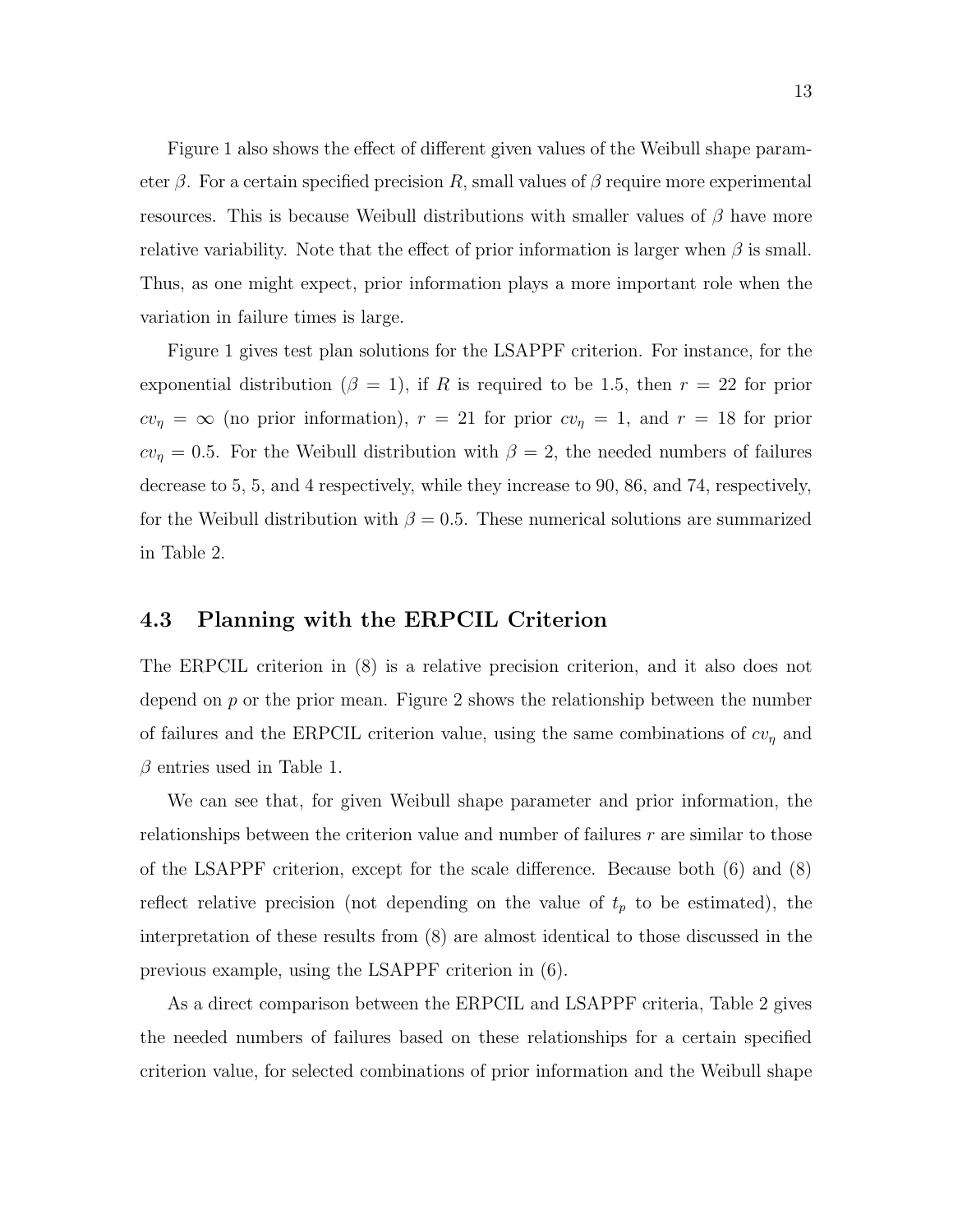

Figure 2: Needed number of failures as a function of ERPCIL for  $t_p$ , when the Weibull shape parameter  $\beta$  is given and  $\alpha = 0.05$ .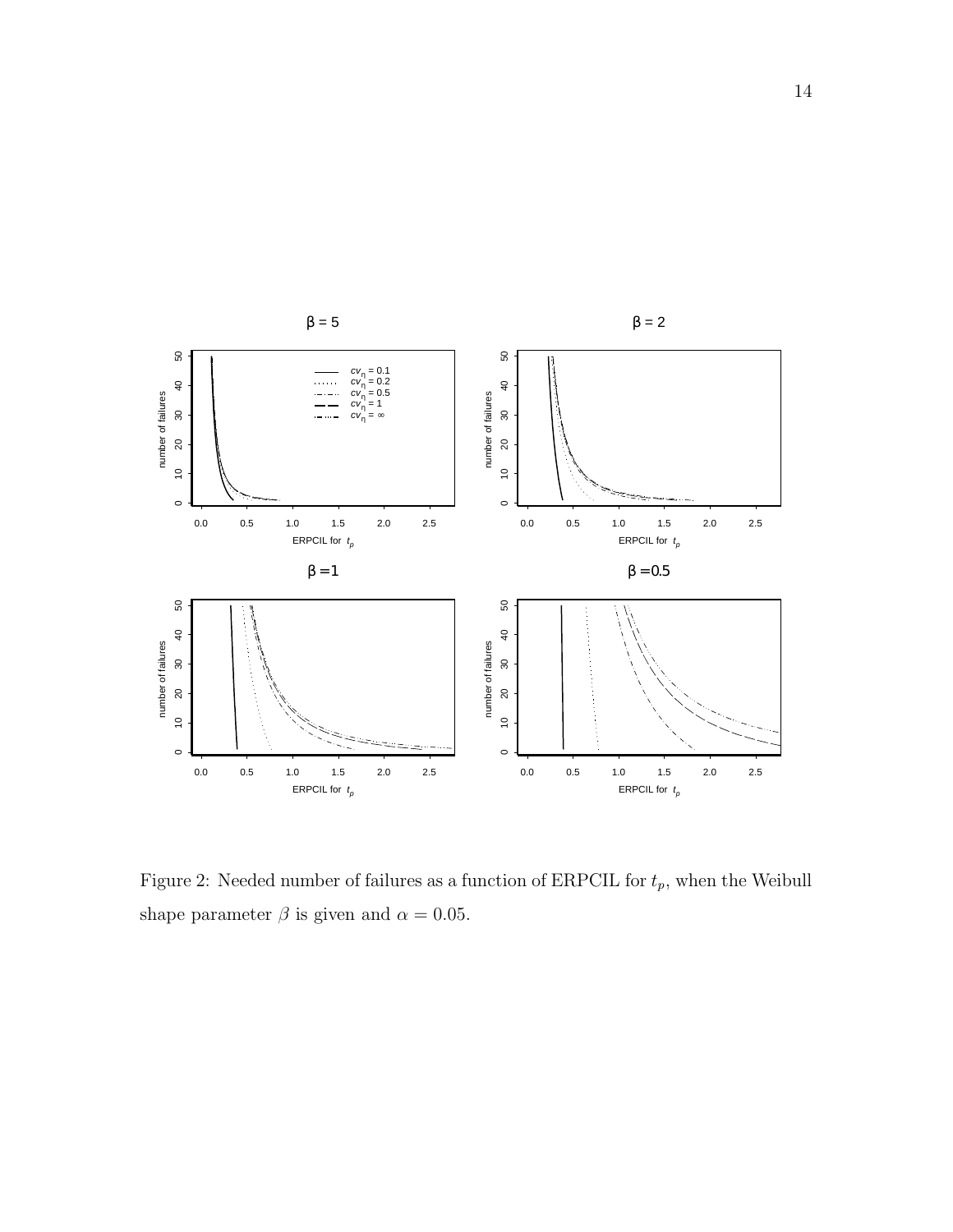parameter. Note that, corresponding to  $R = 1.5$ , the relative credibility interval length from the large sample approximation is  $(\hat{t}_p \times R - \hat{t}_p/R)/\hat{t}_p = 5/6$ . The test solutions from the two criteria only differ slightly, showing that the large sample approximation on which the precision factor  $R$  is based works quite well for this life test planning problem.

|                           |         |          | prior $cv_n$                   |     |
|---------------------------|---------|----------|--------------------------------|-----|
| criterion value           | $\beta$ | $\infty$ | 1.0                            | 0.5 |
|                           |         |          | 0.5 $r = 88$ $r = 84$ $r = 71$ |     |
| $5/6$ for ERPCIL in $(8)$ | 1.0     |          | $r = 22$ $r = 21$ $r = 18$     |     |
|                           | 2.0     | $r=6$    | $r=5$ $r=4$                    |     |
|                           | 0.5     |          | $r = 90$ $r = 86$ $r = 74$     |     |
| 1.5 for LSAPPF in $(6)$   |         |          | 1.0 $r = 22$ $r = 21$ $r = 18$ |     |
|                           | 2.0     |          | $r=5$ $r=5$ $r=4$              |     |

Table 2: Needed number of failures r based on the ERPCIL criterion in  $(8)$  and the LSAPPF criterion in (6) for different prior  $cv_{\eta}$  and Weibull shape parameter  $\beta$ 

#### **4.4 Discussion**

The examples in this section explored the life test plans based on two different criteria: the LSAPPF criterion, based on the large-sample approximate Bayes credibility interval precision factor  $R$  and the ERPCIL criterion, based on the relative Bayes credibility interval length with respect to the mean. Both are relative precision metrics, and neither depends on the particular value of  $p$  corresponding to the quantile of interest or the prior mean of the unknown Weibull scale parameter. The criterion based on the relative Bayes credibility interval length describes relative estimation precision in a more exact way.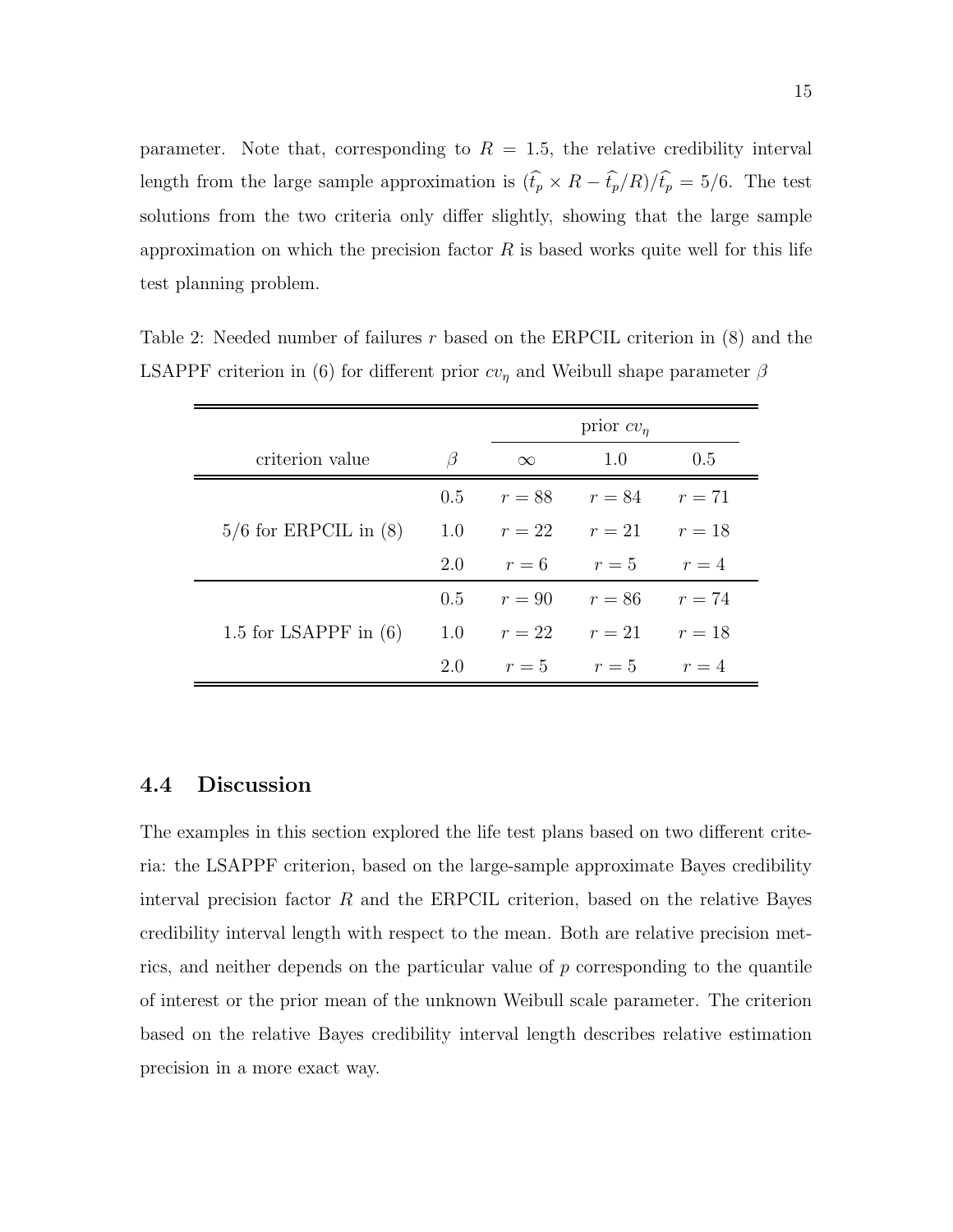We also computed a preposterior Bayes credibility interval length based on a large sample normal approximation,  $E_t[2z_{1-\alpha/2}\sqrt{Var_{Posterior}(t_p)}]$ , and a preposterior exact Bayes Length of (7),  $E_{\mathbf{t}}[L_{\alpha}(t_{p}|\mathbf{t})]$ . The latter is an average length criterion (ALC) like that proposed by Joseph, Wolfson and Berger (1995a,b). For design purposes, these criteria take the marginal expectation of the data to account for all possible outcomes of the data. These are absolute precision criteria, and they also lead to test plans that are close to each other. Because they are less frequently used in practice for planning to estimate positive quantities, the results are not presented in this paper.

#### **4.5 Comparison with Non-Bayesian Test Plans**

In the non-Bayesian approach of the life test planning problem, it is typical to use the inverse of the Fisher information matrix as the large sample approximate variancecovariance matrix of the maximum likelihood estimators of the unknown parameters. In the Weibull Type II censoring case with a given shape parameter, the information on  $\eta$  is

$$
I_{(\eta)} = \mathrm{E}\left[-\frac{\partial^2 \log L(\beta, \eta; \mathbf{t})}{\partial \eta^2}\right] = \frac{r\beta^2}{\eta^2}
$$

where the fact that  $t^{\beta} \sim \text{Exp}(\eta^{\beta})$  and  $TTT_{\beta} \sim \text{Gamma}(r, \eta^{\beta})$  is used to obtain the expectation (cf. Epstein and Sobel 1953). Then, it follows that

$$
R = \left[ \exp\left( z_{1-\alpha/2} \sqrt{r^{-1}} \right) \right]^{1/\beta}, \tag{14}
$$

which is the non-Bayesian analog to the Bayes LSAPPF criterion  $(6)$ . This non-Bayesian criterion is similar to LSAPPF in that it depends on r rather than n and provides a relative precision metric. Figure 3 shows that the test solutions from this non-Bayesian R criterion are close to those from the LSAPPF criterion when prior  $cv_{\eta} = \infty$ , which is a non-Bayesian asymptotic case from Bayesian point of view. They differ slightly from each other when  $r$  is small because LSAPPF uses the exact (posterior) variance of  $log(t_p)$  while non-Bayesian R uses a large sample approximation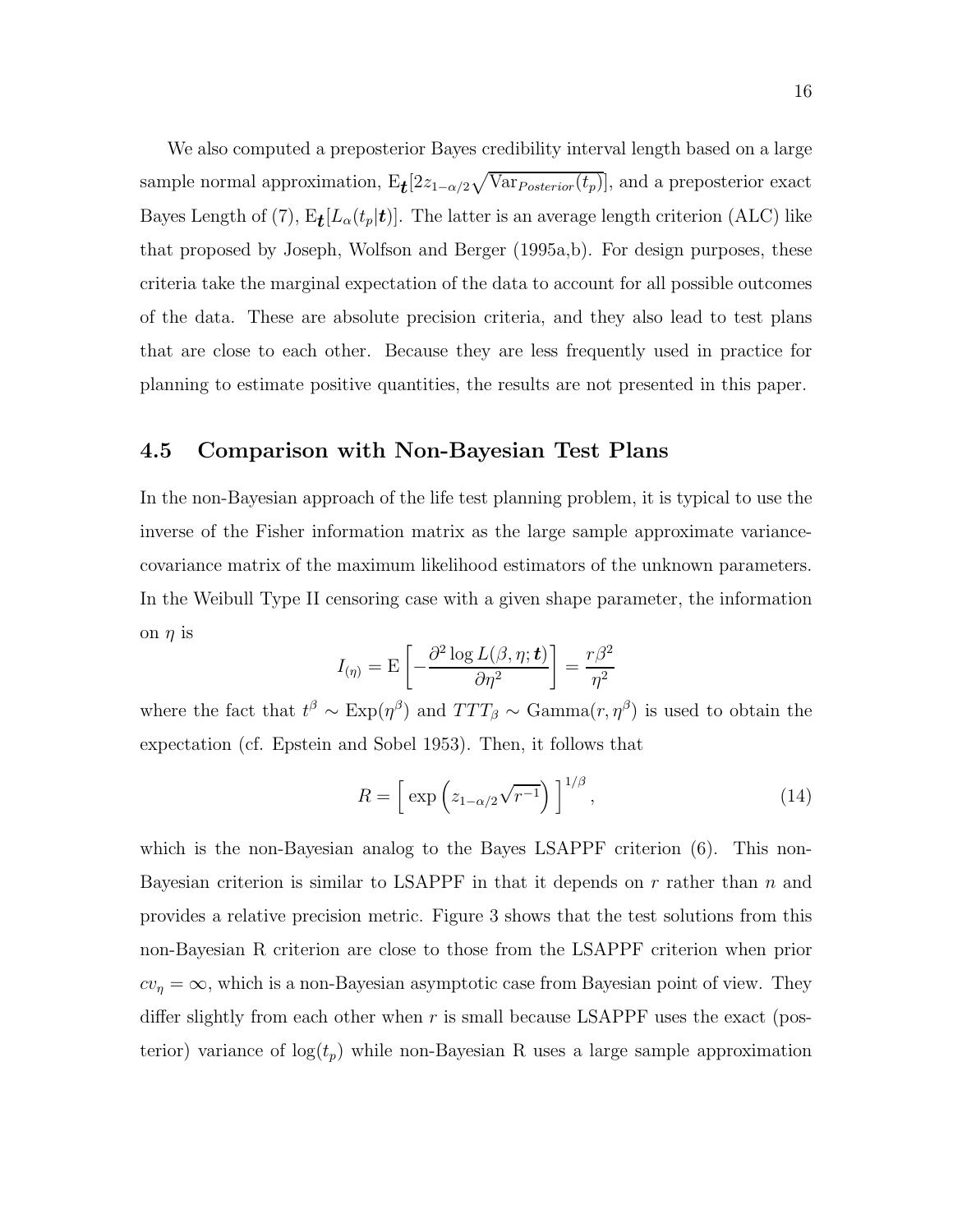

Figure 3: Comparison of the LSAPPF criterion for  $t_p$  when prior  $cv_\eta = \infty$  and non-Bayesian R criterion for  $t_p$ , when the Weibull shape parameter  $\beta$  is given and  $\alpha=0.05.$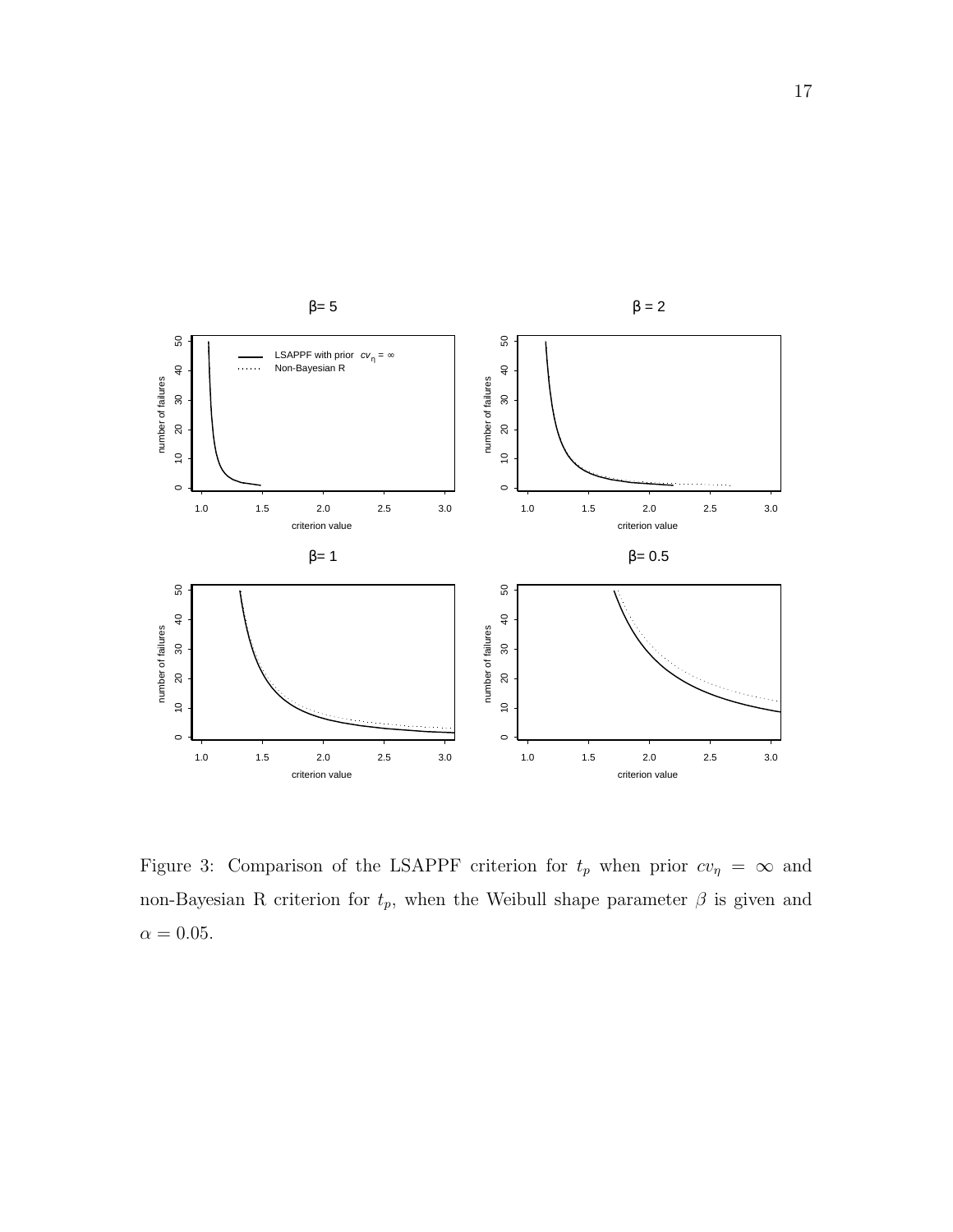for the maximum likelihood estimator (the inverse of the Fisher information matrix). This establishes the correspondence between the Bayesian life test procedures obtained in Section 3 and non-Bayesian procedures.

## **5 Concluding Remarks and Areas for Future Research**

We have presented Bayes life test planning solutions for the Weibull lifetime distribution with a given shape parameter for Type II censored data. The closed forms of the planning criteria are easy to use in practice, and the solutions are meaningful for the practical problems where there is useful engineering information about the Weibull shape parameter. The results given here also provide an approximation to the case where a life test is terminated after a given amount of time (Type I censoring). In addition, the discussion of the criteria in this paper suggests that the large sample normal approximation works well for this Bayes life test planning problem and may also provide a simplified and effective approach for the more general case where the Weibull distribution parameters are all unknown. The large sample approximation approach of the more general case, as well as some numerical validation such as simulation methods, should be explored in subsequent work.

## **A** Technical Details for Posterior Variance of  $log(t_p)$

This section gives some technical details for the result in (5) in the body of the paper.

Let random variable  $X$  be distributed according to an inverted gamma distribution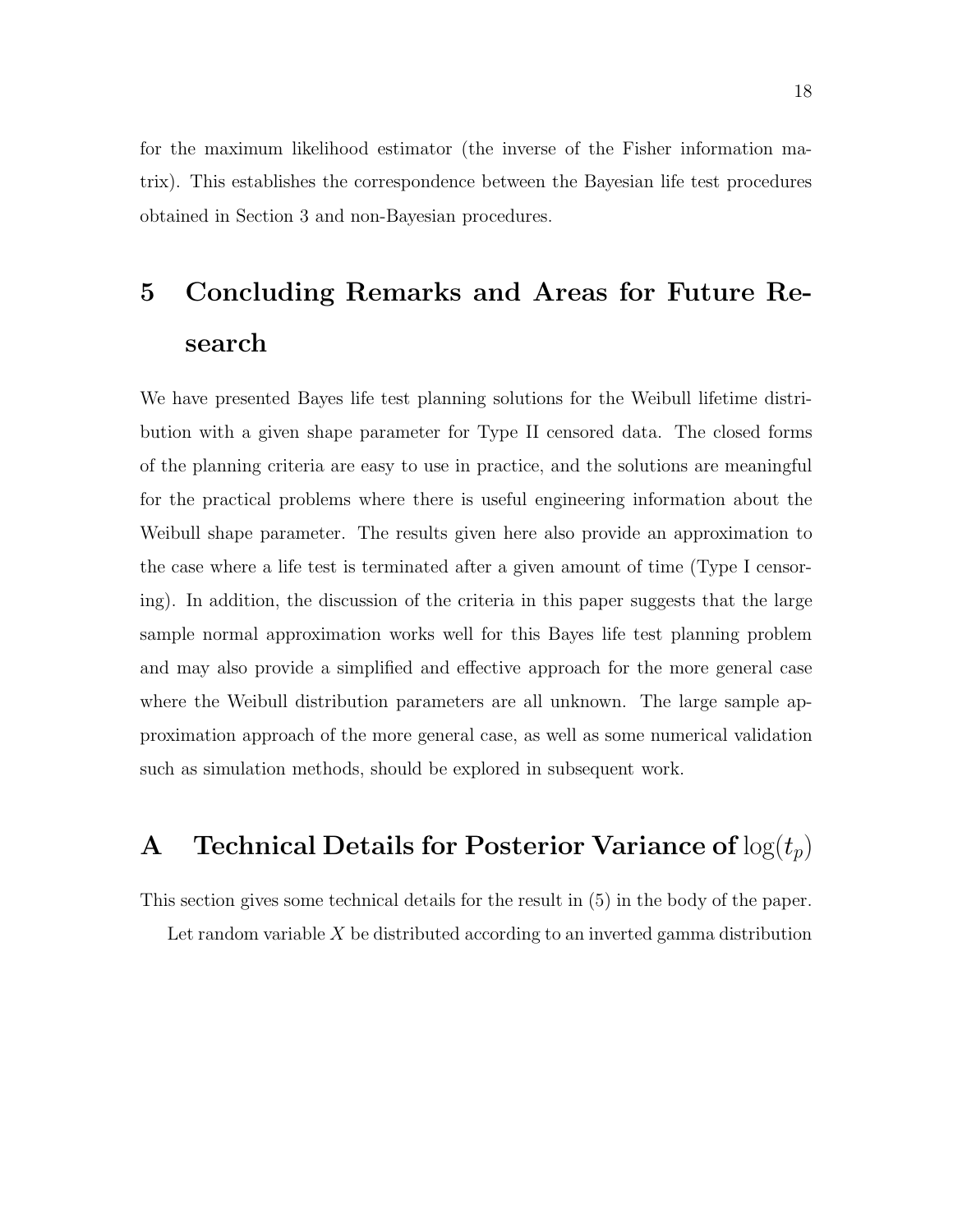with shape parameter a and scale parameter 1,  $IG(a, 1)$ . Then,

$$
\begin{split} \mathcal{E}(\log X) &= \int_{0}^{\infty} (\log x) \frac{1}{\Gamma(a)} \frac{1}{x^{a+1}} \exp\left(-\frac{1}{x}\right) dx = -\frac{1}{\Gamma(a)} \frac{\partial}{\partial a} \int_{0}^{\infty} \frac{1}{x^{a+1}} \exp\left(-\frac{1}{x}\right) dx \\ &= -\frac{1}{\Gamma(a)} \frac{\partial}{\partial a} \Gamma(a) = -\psi(a), \end{split}
$$

where  $\psi(a) = \Gamma'(a)/\Gamma(a)$  is the digamma function. Similarly,

$$
E(\log X)^2 = \frac{1}{\Gamma(a)} \frac{\partial^2}{\partial^2 a} \Gamma(a) = \psi'(a) + (\psi(a))^2,
$$

where  $\psi'(a) = \partial \psi(a)/\partial a$  is the polygamma function. This leads to,

$$
Var(\log X) = E(\log X)^{2} - (E(\log X))^{2} = \psi'(a).
$$

Because the posterior distribution of  $\theta$  is IG( $a + r$ ,  $TTT_{\beta} + b$ ) in (2),

$$
\frac{\theta}{TTT_{\beta}+b} \sim \text{IG}(a+r, 1),
$$

from which (5) follows.

## **References**

Adcock, C. J. (1997), The choice of sample size and the method of maximum expected utility - comments on the paper by Lindley, *The Statistician* **46,** 155- 162.

Bernardo, J. M. (1997), Statistical inference as a decision problem: the choice of sample size, *The Statistician* **46,** 151-153.

Danziger, L. (1970), Planning censored life tests for estimation of the hazard rate of a Weibull distribution with prescribed precision, *Technometrics* **12,** 408-412.

Epstein, B. and Sobel, M. (1953), Life testing, *Journal of the American Statistical Association* **48,** 486-502.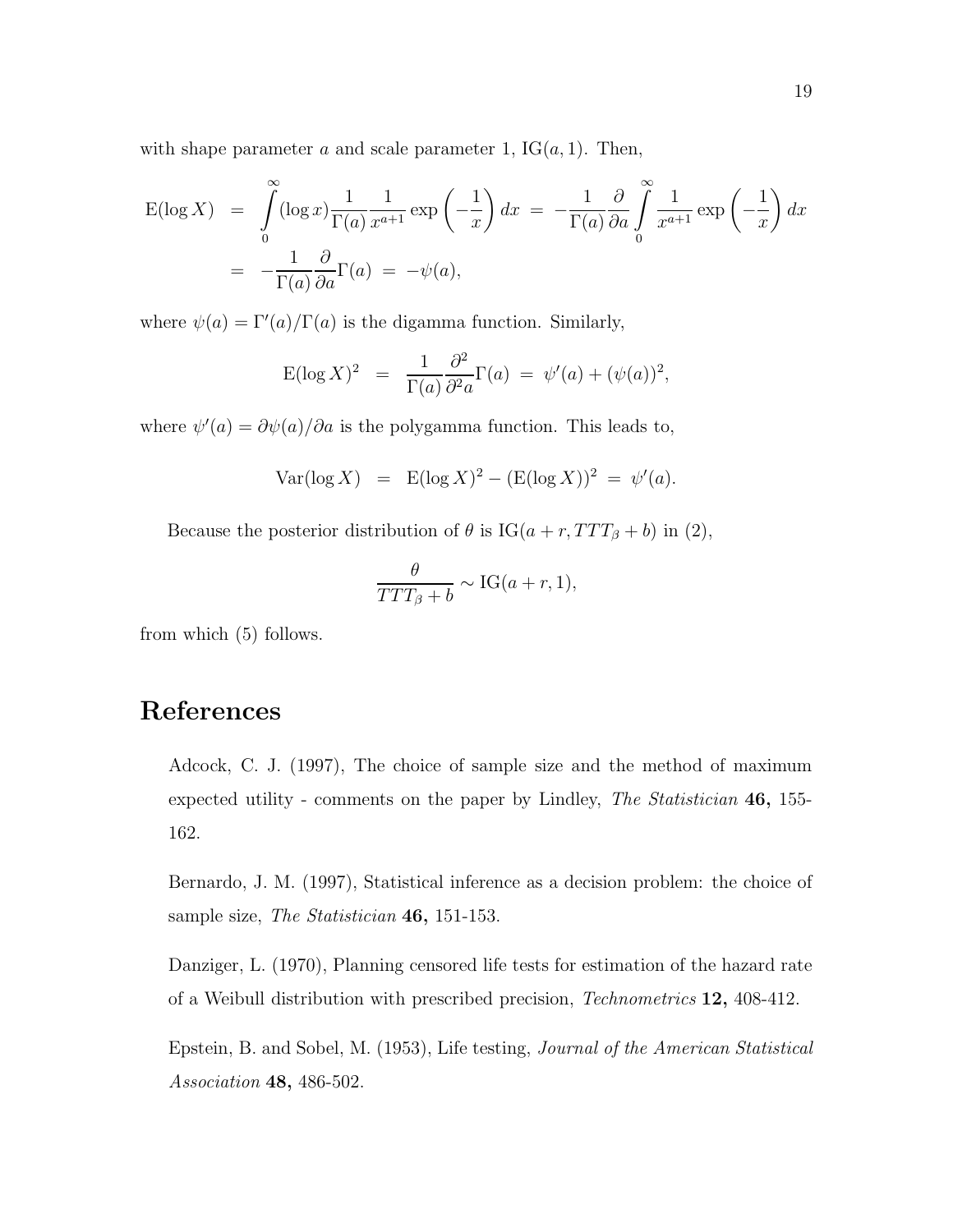Grubbs, F. E. (1973), Determination of number of failures to control risks of erroneous judgements in exponential life testing, *Technometrics* **15,** 191-193.

Gupta, S. S. (1962), Life test sampling plans for normal and lognormal distributions, *Technometrics* **4,** 151-175.

Joseph, L., Wolfson, D. B. and du Berger, R. (1995a), Sample size calculations for binomial proportions via highest posterior density intervals, *The Statistician* **44,** 143-154.

Joseph, L., Wolfson, D. B. and du Berger, R. (1995b), Some comments on Bayesian sample size determination, *The Statistician* **44,** 167-171.

Joseph, L. and Wolfson, D. B. (1997), Interval-based versus decision-theoretic criteria for the choice of sample size, *The Statistician* **46,** 145-149.

Lindley, D. V. (1997), The choice of sample size, *The Statistician* **46,** 129-138.

Meeker, W. Q. and Escobar L. A. (1998), *Statistical Methods for Reliability Data,* New York: John Wiley & Sons, Inc.

Meeker, W. Q., Escobar L. A., and Hill, D. A. (1992), Sample sizes for estimating the Weibull hazard function from censored samples, *IEEE Transactions on Reliability* **R-41,** 133-138.

Meeker, W. Q. and Nelson, W. (1976), Weibull percentile estimates and confidence limits from singly censored data by maximum likelihood, *IEEE Transactions on Reliability* **R-25,** 20-24.

Meeker, W. Q. and Nelson, W. (1977), Weibull variances and confidence limits by maximum likelihood for singly censored data, *Technometrics* **19,** 473-476.

Narula, S. C. and Li, F. S. (1975), Sample size calculations in exponential life testing, *Technometrics* **17,** 229-231.